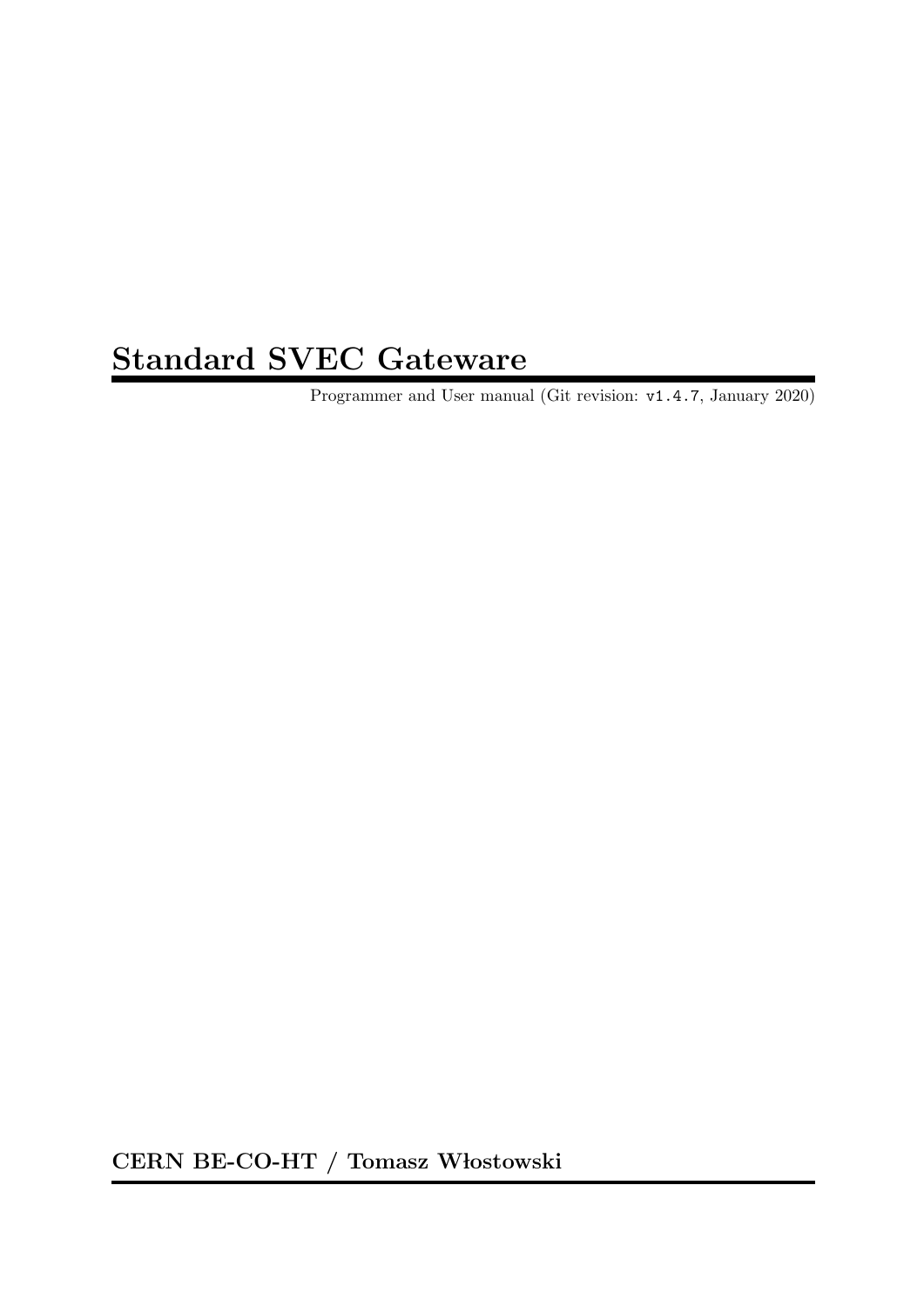# Table of Contents

| 1              |            |                                                                                                                  |  |
|----------------|------------|------------------------------------------------------------------------------------------------------------------|--|
| $\overline{2}$ |            |                                                                                                                  |  |
|                |            |                                                                                                                  |  |
|                | 2.1<br>2.2 |                                                                                                                  |  |
|                | 2.3        |                                                                                                                  |  |
|                | 2.4        |                                                                                                                  |  |
|                | 2.5        |                                                                                                                  |  |
|                | 2.6        |                                                                                                                  |  |
| 3              |            |                                                                                                                  |  |
|                | 3.1        |                                                                                                                  |  |
|                | 3.2        |                                                                                                                  |  |
| $\overline{4}$ |            |                                                                                                                  |  |
|                | 4.1        | Application FPGA Flash programming through VME $\ldots\ldots\ldots\ldots\ldots\ldots\ldots\ldots\ldots\ldots\,5$ |  |
|                | 4.2        |                                                                                                                  |  |
|                | 4.3        |                                                                                                                  |  |
|                | 4.4        |                                                                                                                  |  |
|                |            |                                                                                                                  |  |
|                | 4.5        |                                                                                                                  |  |
| $\overline{5}$ |            |                                                                                                                  |  |
|                |            |                                                                                                                  |  |
|                | A.1        |                                                                                                                  |  |
|                | A.2        |                                                                                                                  |  |
|                | A.3        |                                                                                                                  |  |
|                | A.4        |                                                                                                                  |  |
|                | A.5        |                                                                                                                  |  |
|                | A.6        |                                                                                                                  |  |
|                | A.7        |                                                                                                                  |  |
|                | A.8        |                                                                                                                  |  |
|                |            | Appendix B                                                                                                       |  |
|                | B.1        |                                                                                                                  |  |
|                | B.2        |                                                                                                                  |  |
|                | B.3        |                                                                                                                  |  |
|                | B.4        |                                                                                                                  |  |
|                | B.5        |                                                                                                                  |  |
|                | B.6        |                                                                                                                  |  |
|                |            | Appendix C                                                                                                       |  |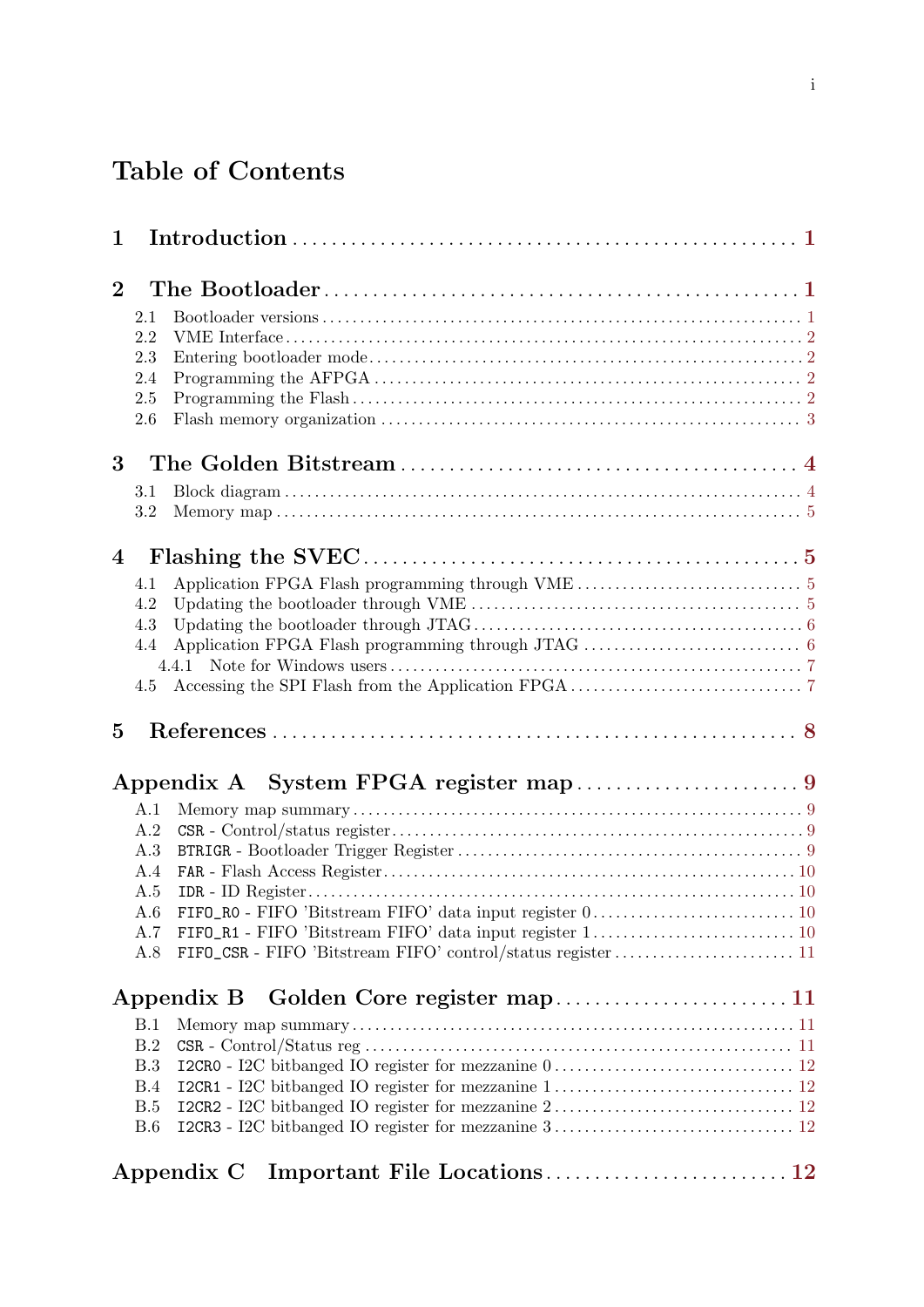## <span id="page-2-0"></span>1 Introduction

This document describes the default bitstreams that come preloaded with every SVEC card. As there are two FPGAs on the SVEC, there are two default bitstreams:

- Bootloader bitstream, residing in the System FPGA whose role is to start up the Application FPGA,
- Golden bitstream, residing in the Application FPGA, which allows the SVEC device driver to enumerate the mezzanines.

## 2 The Bootloader

The System FPGA bootloader allows to boot the Application FPGA from the VME bus or from the onboard Flash memory and reprogram both the System and Application bitstreams in the flash via VME (see [Figure 2.1 \[fig:boot](#page-2-1) modes], page 1). The boot process goes as follows:

- Power up,
- SFPGA checks for presence of a valid bitstream file for the Application FPGA in the Flash memory,
- If a valid bitstream has been found, the AFPGA is initialized with it,
- <span id="page-2-1"></span>• if not, the Bootloader enters passive mode. Upon reception of a boot sequence, if gives access to the Flash for the host or lets it program the AFPGA directly.



Figure 2.1: Boot modes of the SVEC card.

## 2.1 Bootloader versions

There are three versions of the bootloader in use:

- Version 1 which only allows booting the Application FPGA via VME (no flash support). This version of the bootloader has been programmed in older SVEC cards. If the VME flasher (svec-flasher) tool is unable to detect the flash memory, you're likely running the old bootloader.
- Version 2 which supports everything described in this manual except for providing SPI flash access to the AFPGA.
- Version 3 which supports everything described in this manual, including accessing the SPI flash from the AFPGA.

The new version is software-compatible with the old one, there is no need to update any drivers. The register description applies to both versions, except that for the version 1, the Flash Access Register (FAR) is not functional.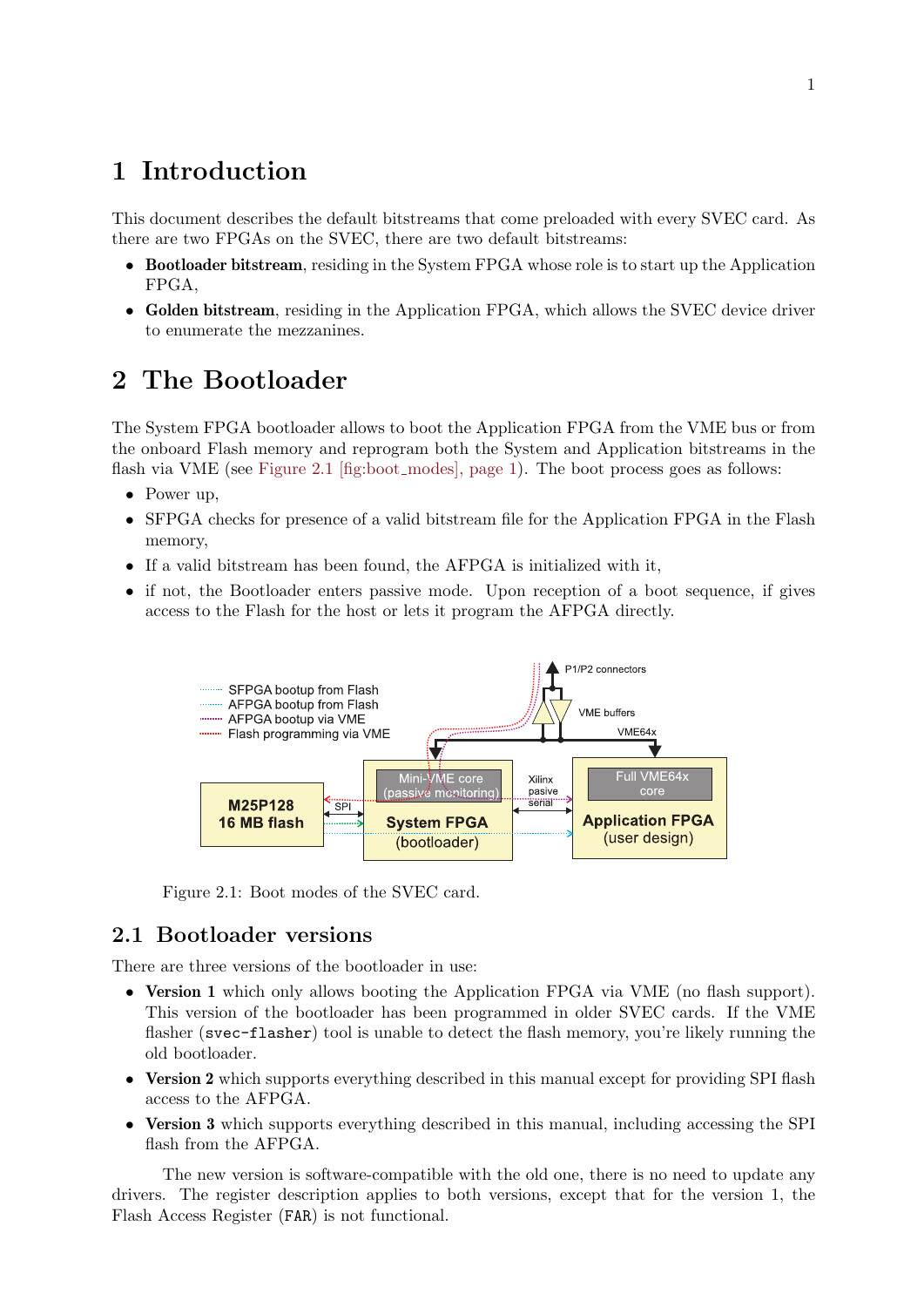### <span id="page-3-0"></span>2.2 VME Interface

The bootloader core supports only 32-bit data CR/CSR accesses from/to address range 0x70000 - 0x70020, allowing for plug&play reprogramming of the cards only knowing their physical slot locations. All other transfers are ignored. The base address is 0x70000, and corresponds to the CSR register. When the card is powered up, the VME interface stays in passive mode, monitoring VME accesses without ACKing them. This is to prevent conflicts with the CR/CSR space of the VME core in the Application FPGA.

### 2.3 Entering bootloader mode

In order to enter the bootloader, one needs to write the magic sequence of 8 following transfers: 0xde, 0xad, 0xbe, 0xef, 0xca, 0xfe, 0xba, 0xbe to the BTRIGR register (for register definitions, see [\[System FPGA Register Map\], page 9](#page-10-1)).

In order to check if the bootloader has been activated, read the IDR register. It should be equal to SVEC ASCII string encoded in HEX. Any other value indicates that the boot trigger sequence was not correctly recognized, the System FPGA is unprogrammed, the geographical address of the card is wrong or that the card itself is faulty.

Note 1: Triggering bootloader mode causes automatic reset (un-programming) of the Application FPGA.

Note 2: Since the bootloader core supports only 32-bit transfers, one must extend the magic values with zeroes (e.g. 0x000000de, etc.) and write full 32-bit words. Attempts to write the magic sequence as single bytes (D8 transfer mode) will be ignored.

Note 3: Trigger sequence must not be interleaved with other accesses to the bootloader address range of the same card.

Note 4: Write operations to BTRIGR register while the bootloader is in passive mode will not be acknowledged on the VME bus and may sometimes cause bus errors to be reported by the host VME driver. They are not harmful, though.

### 2.4 Programming the AFPGA

Programming the Application FPGA directly via VME involves the following steps:

- Reset the Xilinx Passive Serial boot interface by writing the CSR.SWRST bit,
- Set download speed by writing the CSR.CLKDIV field. Default value is 1,
- Write the CSR.START bit and set endianness via the CSR.MSBF bit,
- Write the bitstream to the FIFO registers, observing FIFO full/empty status. The last transfer should have FIFO\_R1.XLAST bit set to 1,
- Wait for assertion of CSR.DONE. CSR.ERROR bit indicates a problem during configuration (most likely, an invalid bitstream),
- Exit bootloader mode by writing 1 to CSR.EXIT bit.

A code example is available in the repository (see [\[3\], page 8](#page-9-1)). Successful gateware download to the Application FPGA is indicated by turning on the "AFPGA DONE" LED in the middle of the PCB.

### 2.5 Programming the Flash

The SFPGA also allows raw access to the Flash memory (M25P128 or MT25QL128 in newer SVEC cards) via the FAR register. The code below shows how to execute a single SPI transaction (command + N data bytes).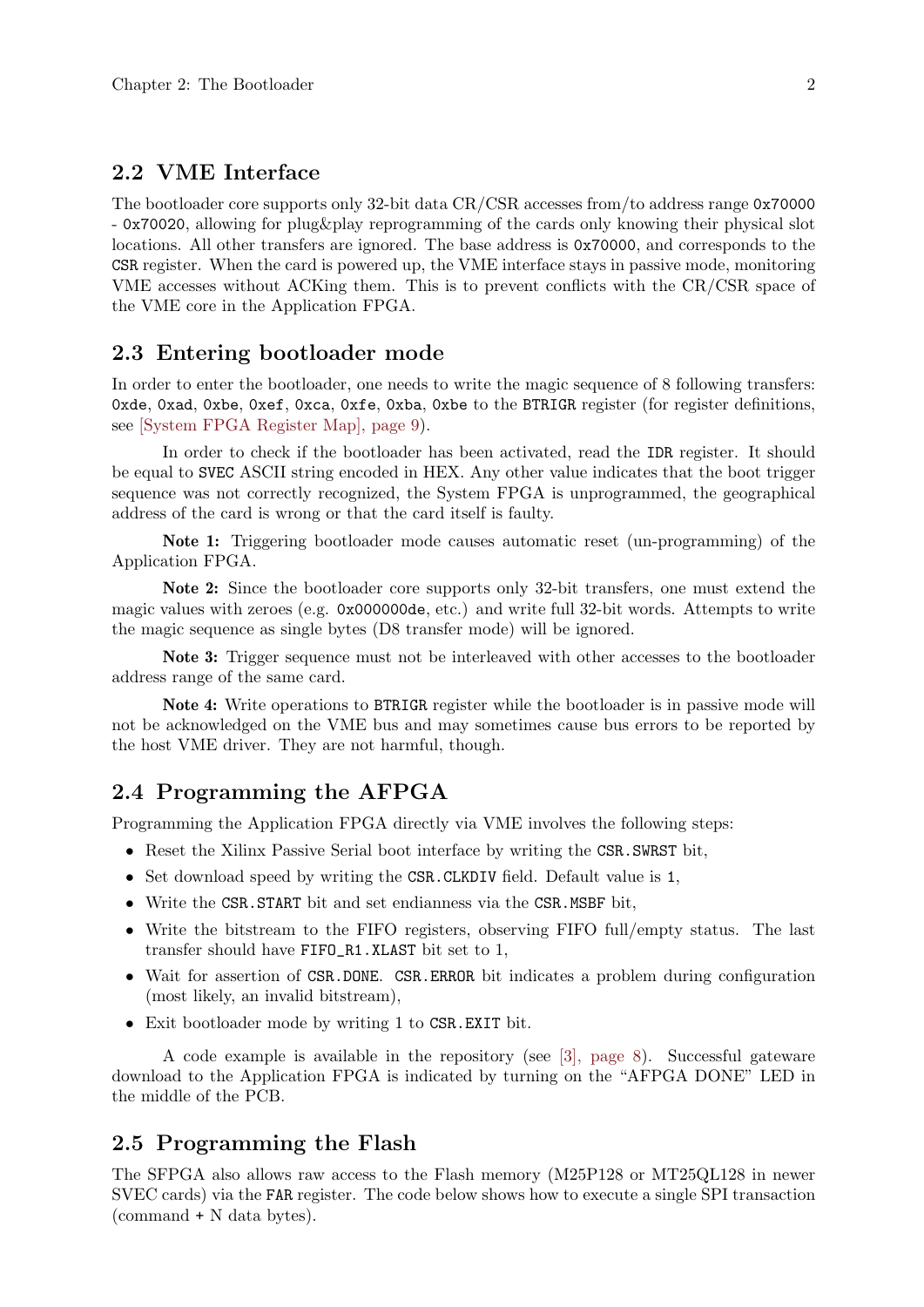<span id="page-4-0"></span>Low-level details about programming the Flash memories can be found in their datasheets (see [\[1\], page 8,](#page-9-2) and see [\[2\], page 8](#page-9-3)). A simple VME flasher is provided in software/vme-flasher directory.

Note 1: It is advised to protect the region of the flash containing the system FPGA bitstream from being accidentally overwritten, as this will result in rendering the card unusable and will require re-programming the flash via JTAG. Details on memory protection can be found in the Flash memory datasheet.

Note 2: The freshly-programmed bitstreams will be loaded into the FPGAs after powercycling the card. In order to avoid the power cycle, one can boot the Application FPGA directly using the same bitstream.

#### 2.6 Flash memory organization

The flash memory of the SVEC contains 16 Megabytes of data, that is 65536 pages of 256 bytes. The first 6 MBs are used for bitstream storage. The flash format is compatible with the SDB filesystem, with the SDB descriptor table located at offset 0x600000. Locations of the bitstreams are fixed to:

- 0: Raw bitstream for the System FPGA (up to 1 MB).
- 0x100000: Raw bitstream for the Application FPGA (up to 5 MB).
- 0x601000 0xffffff: Free space, foreseen for the AFPGA's private data storage.

An example script for building the default flash filesystem (containg the bootloader and golden bitstreams) is located in the software/sdb-flash subdirectory in the SVEC project's repository(see [\[3\], page 8\)](#page-9-1). Presence of the SDB descriptor table at 0x600000 is checked by the bootloader to prevent booting up from a corrupted or unprogrammed flash.

Note: Both bitstreams must be in raw (.bin file extension) format. .bit, .mcs, .xsvf and other formats will not work.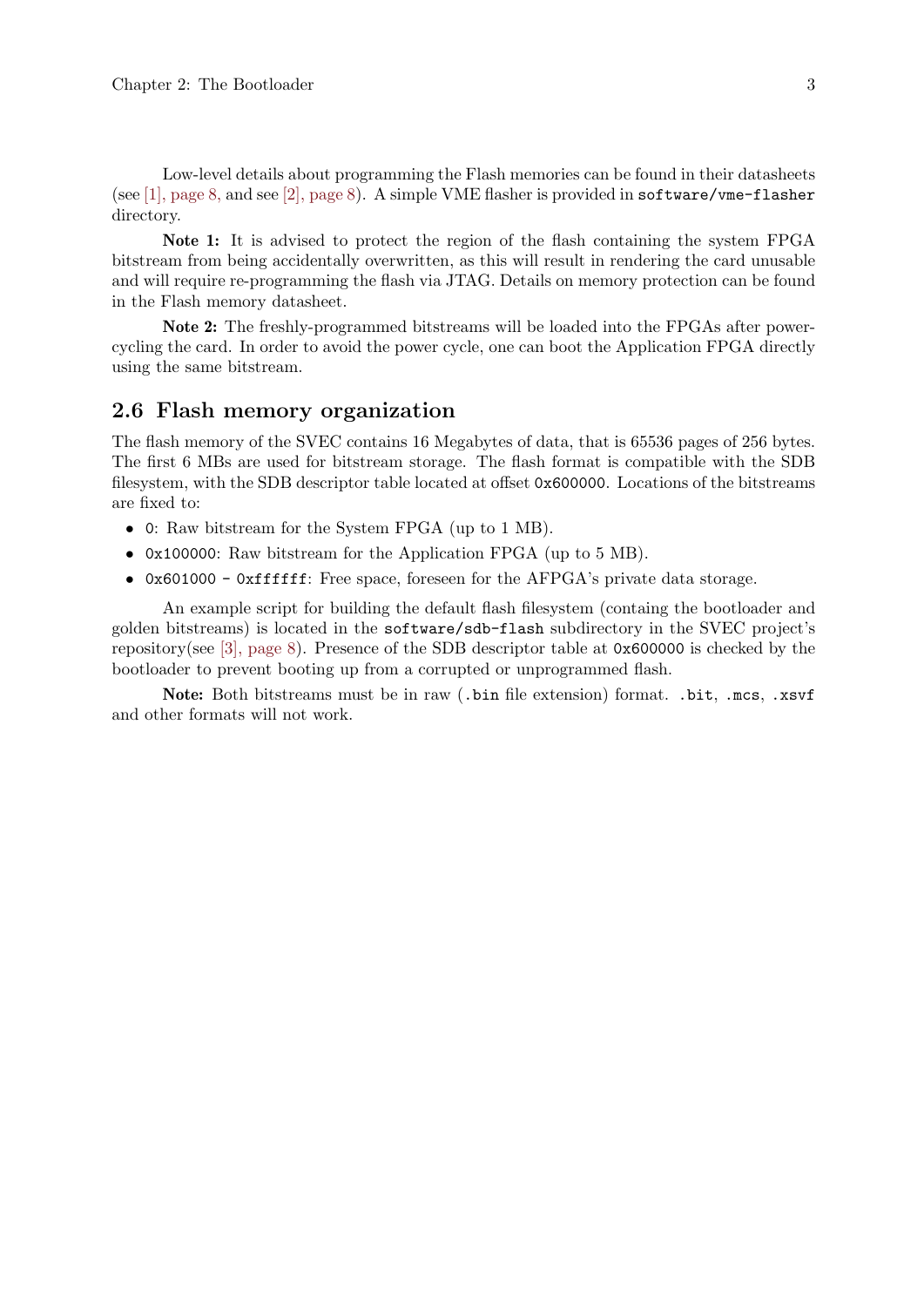## <span id="page-5-0"></span>3 The Golden Bitstream

The SVEC Application FPGA golden bitstream is loaded by the SVEC driver during its startup. Its purpose is to:

- Query the board's serial number.
- Check the presence of the FMC mezzanines.
- Read out their  $I^2C$  identification EEPROMs.

The bitstream does not drive any of the mezzanine user/clock pins to protect from electrical damage resulting from mismatched I/O standards.

### 3.1 Block diagram

The bitstream is based on a generic "Golden Bistream" core and a One-Wire master core from the general-cores library. For further details, refer to the library's manual.



Figure 3.1: Block diagram of the SVEC golden gateware.

The Golden core is responsible for:

- FMC insertion detection, through FMC\_PRESENT bits of the CSR register.
- FMC EEPROM readout, done by bit-banging the I2CRx registers.

The OneWire core allows reading the board's serial number (equal to S/N of the DS18B20U+ temperature sensor) and its temperature. The clock freqency for  $I^2C$  and OneWire dividers calculation is 62.5 MHz.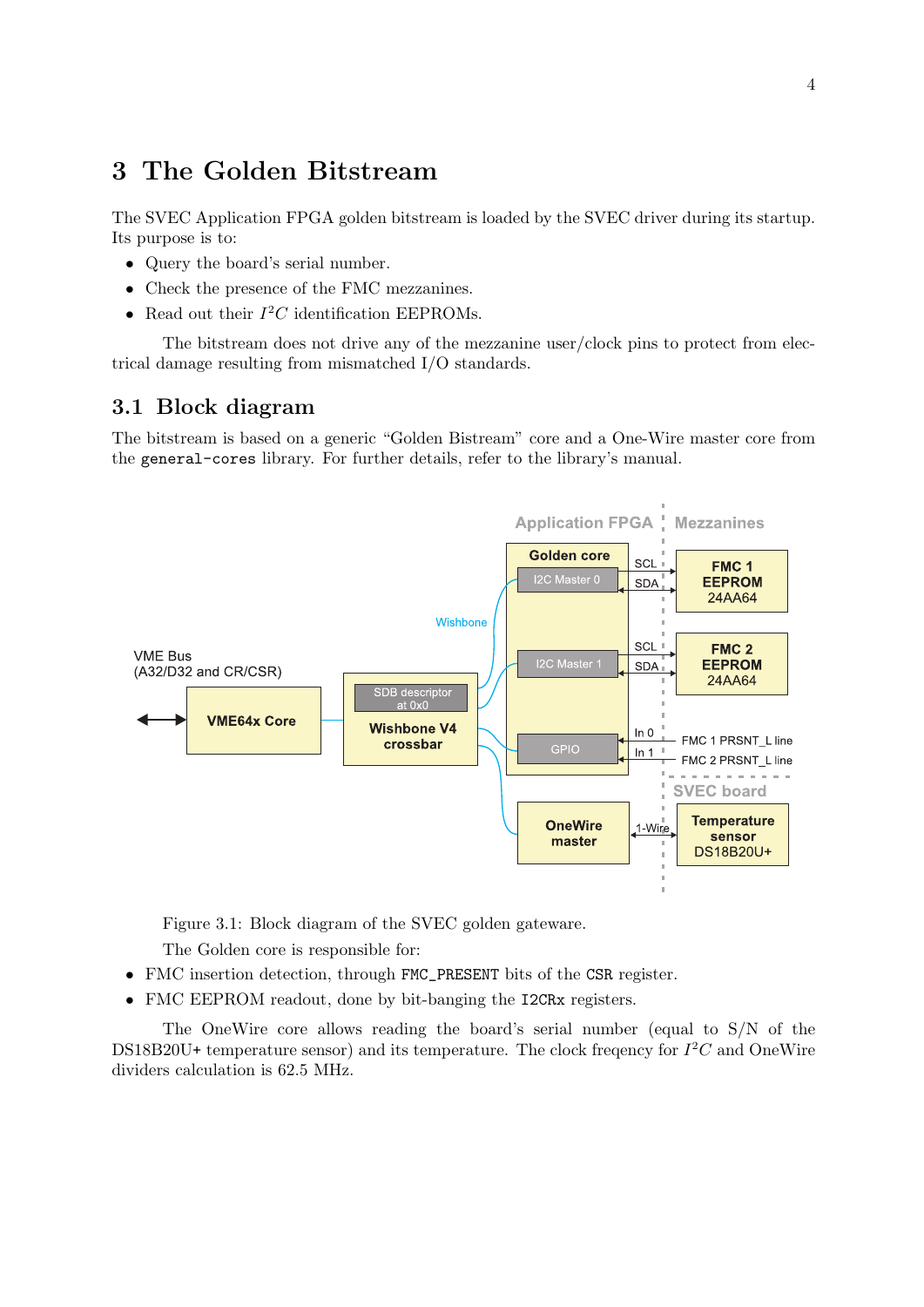### <span id="page-6-0"></span>3.2 Memory map

Note: Please do not hardcode the base addresses of the cores, query them from the SDB descriptor. The SDB address of 0x0 is guaranteed to stay constant. Only A32/A24/D32/CSR address modifiers are supported.

| Core        | Base<br>address | Library                       | Description                                                            |
|-------------|-----------------|-------------------------------|------------------------------------------------------------------------|
| sdb_rom     | 0x0             | general-cores SDB descriptor. |                                                                        |
| golden_core | 0x10000 local   |                               | Golden Bitstream core.                                                 |
|             |                 |                               | xwb_onewire_master 0x12000 general-cores OneWire Master (temp sensor). |

## 4 Flashing the SVEC

### 4.1 Application FPGA Flash programming through VME

The SVEC Application FPGA can be programmed with the svec-flasher tool, located in software/vme-flasher subdirectory of the SVEC project repository. It requires a .bin format bitstream, that can be generated by Xilinx ISE by selecting "Generate binary configuration file" in Generate Programming File options.

The flasher requires the slot number as the first argument and the file with the bitstream as the second, just like in the example below:

```
# ./svec-flasher.L865 12 svec-golden.bin
Programming the Application FPGA flash with bitstream svec-golden.bin.
Programming page 7651/7651.
Verification...
Programming page 0/0.
Verification...
Programming OK.
Note 1: Before programming the flash, please unload the SVEC kernel driver:
```
# rmmod svec

Note 2: The flasher must be run as root.

Note 3: The card must be rebooted for the new bitstream to be loaded to the Application FPGA.

### 4.2 Updating the bootloader through VME

Starting from the version 2, the bootloader can update itself via VME by using the svec-flasher tool. In order to update the bootloader, invoke the flasher with -b parameter.

```
# ./svec-flasher 5 svec-boot-v3.bin -b
Programming the Application FPGA flash with bitstream svec-boot-v3.bin.
Bootloader version: 3
WARNING! You're about to update the SVEC bootloader.
If this operation fails (due to incorrect bitstream or power loss),
the card can be only recovered through JTAG.
Type 'yes' to continue or Ctrl-C to exit the program: yes
Programming page 1331/1331.
Verification...
Programming OK.
```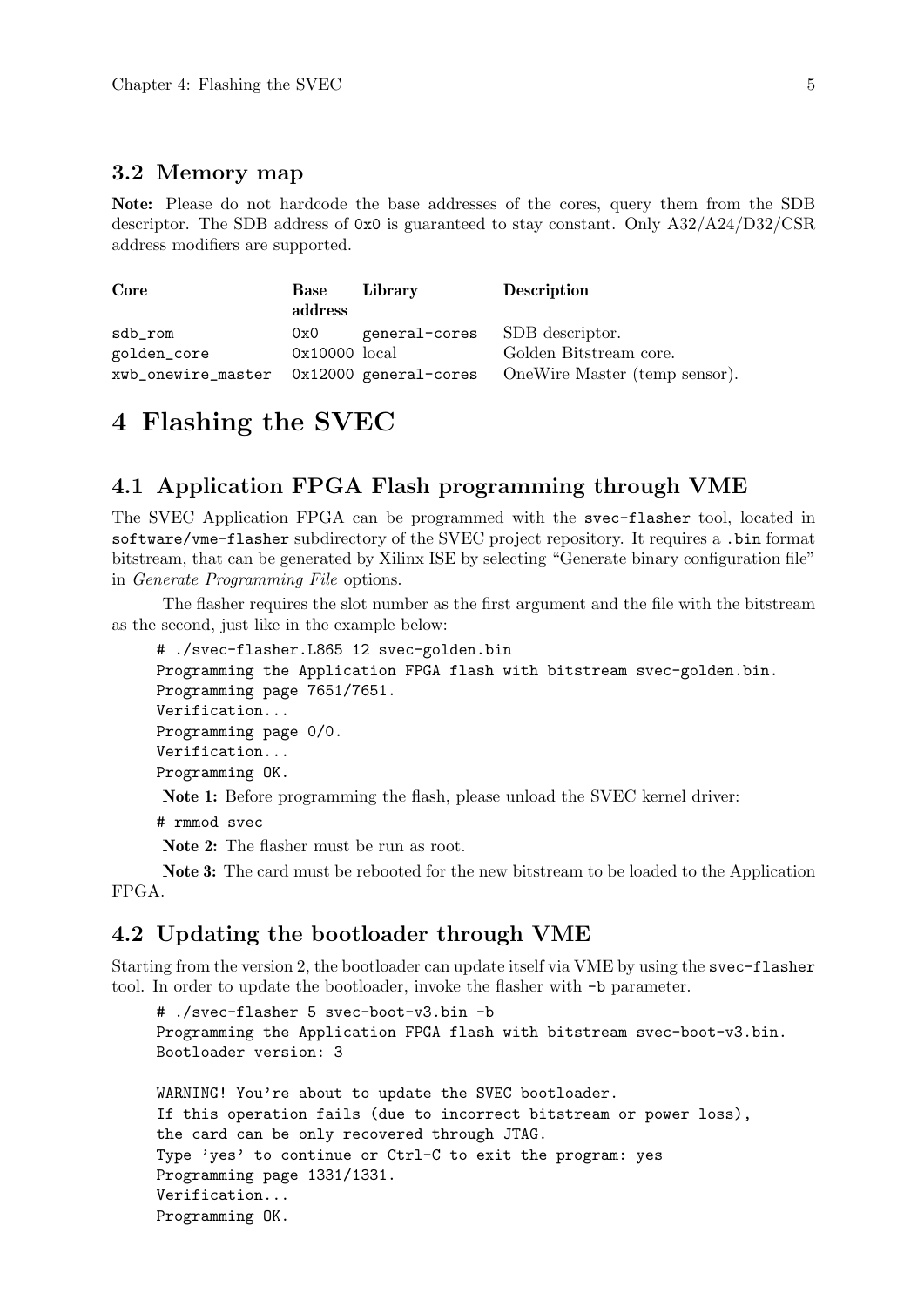<span id="page-7-0"></span>Note: Programming incorrect bootloader bitstream or a failure of bootloader update process will render your card unusable. In such case, the card can be recovered by programming the bootloader through JTAG. The flasher tool asks for additional confirmation before reprogramming the memory.

## 4.3 Updating the bootloader through JTAG

Certain older SVEC cards have been shipped with the first version of the bootloader that does not support booting the AFPGA from the Flash memory. In order to use from the VME Flasher, an update is necessary. The procedure goes as follows:

- Download the latest bootloader svec-bootloader-[latest release].mcs from [http://](http://www.ohwr.org/projects/svec/wiki/Releases) [www.ohwr.org/projects/svec/wiki/Releases](http://www.ohwr.org/projects/svec/wiki/Releases).
- Connect Xilinx JTAG programmer to the JTAG connector of the card to be updated.
- Launch ISE iMPACT.
- Double-Click "Boundary Scan" in the left pane ("iMPACT flows").
- Open the right-click menu in the main work area and select "Initialize chain" or press Ctrl+I.
- Right click on the "SPI/BPI ?" box above the "xc6slx9" FPGA and select "Add SPI/BPI Flash".
- Pick the svec-bootloader-[latest release].mcs file.
- Select flash type: SPI PROM, M25P128 (or N25Q128 if you have a newer SVEC with a MT25QL128 Flash memory chip), data width: 1.
- Right click on the "FLASH" chip above the "xc6slx9" and select "Program". Select the "Verify" option and click OK.
- If everything went fine, "Programming succeeded" message will appear.
- Reboot the VME crate to use the new bootloader.

Note: Updating the bootloader does not require updating the drivers, as it is backwardscompatible.

## 4.4 Application FPGA Flash programming through JTAG

This method of programming may be useful during factory JTAG programming of SVECs, when both the bootloader and the application bitstream need to be loaded simultaneously. It requires a special flash image that contains both the bootloader and application bitstreams along with some SDB filesystem structures that allow the bootloader to correctly load the AFPGA file.

Preparing the flash image is straightforward:

- Copy your AFPGA bitstream (.bin format) to software/sdb-flasher/fs/afpga.bin.
- Run the script: software/sdb-flasher/build.sh. The script will produce the file called image.mcs.
- Program the Flash (image.mcs) via iMPACT, using the procedure described in the previous section.

The script requires the gensdbfs utility. The easiest way to install it is to:

• Clone the fpga-config-space repository:

```
git clone git://ohwr.org/hdl-core-lib/fpga-config-space.git.
```
• Compile it:

```
cd fpga-config-space/sdbfs/lib
make
cd ../userspace
make
```
• Copy gensdbfs binary to a directory within the PATH.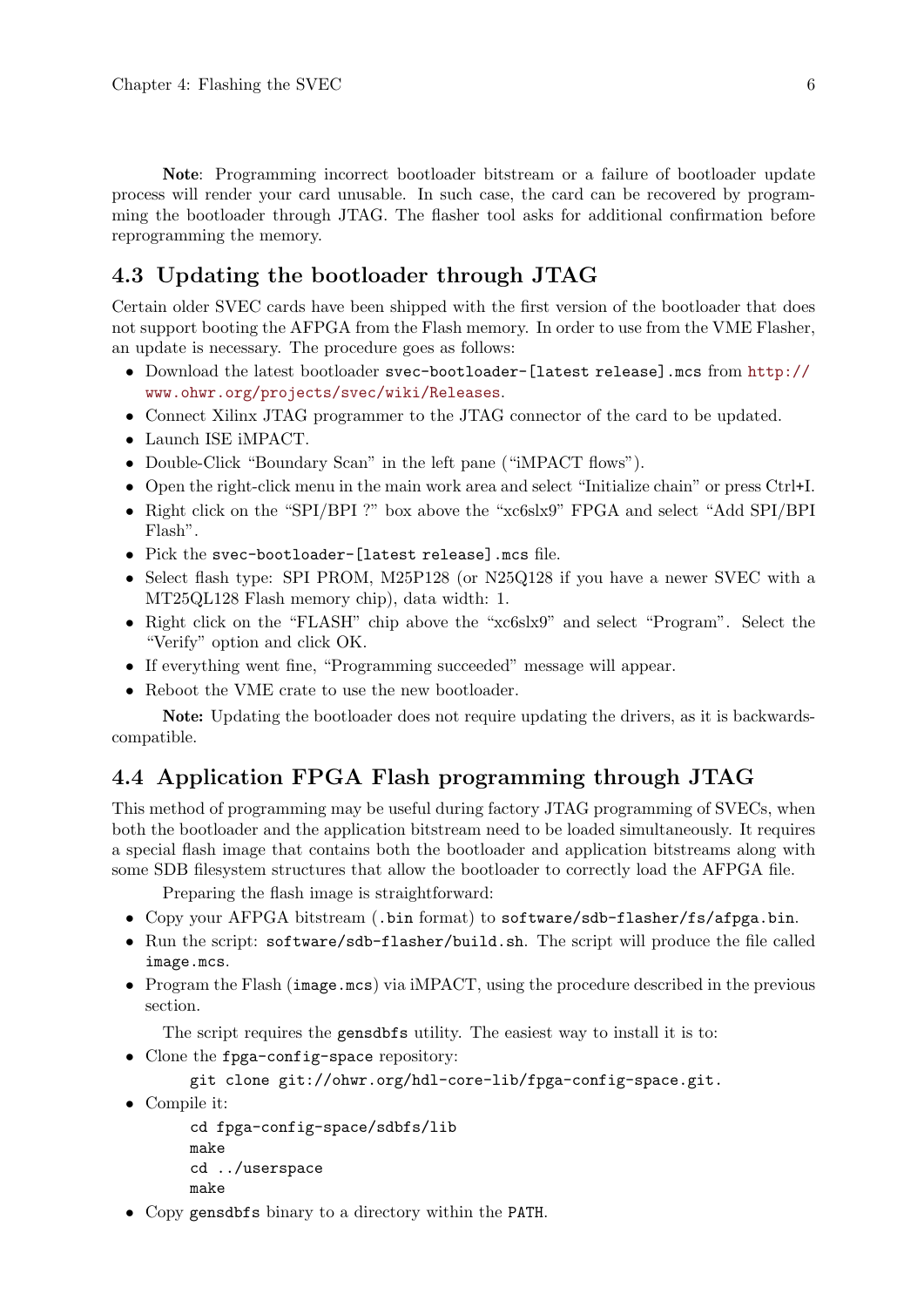#### <span id="page-8-0"></span>4.4.1 Note for Windows users

Preparation of the flash image described above requires some (currently) Linux-only tools. An altarnative method for flashing without these tools is described below:

- Open a hex editor and create an empty file of 6 MB and 4 bytes (0x600004).
- Place the bootloader bitstream (.bin extension) at offset 0x0.
- Place the AFPGA bitstream (.bin extension) at offset 0x100000.
- Place an SDB filesystem signature: 0x53 0x44 0x42 0x2D starting at offset 0x600000.
- Store the image in Intel HEX (.mcs extension format) and flash using Xilinx Impact.

### 4.5 Accessing the SPI Flash from the Application FPGA

The version 3 of the bootloader allows the Application FPGA to access the SPI interface of the Flash memory. Once the boot process is done, the System FPGA routes the following AFPGA pins directly to the Flash memory's SPI interface (Xilinx UCF file syntax):

```
NET "flash_sck_o" LOC=AG26;
NET "flash_mosi_o" LOC=AH26;
NET "flash_cs_n_o" LOC=AG27;
NET "flash_miso_i" LOC=AH27;
NET "flash_sck_o" IOSTANDARD = "LVCMOS33";
NET "flash_mosi_o" IOSTANDARD = "LVCMOS33";
NET "flash_cs_n_o" IOSTANDARD = "LVCMOS33";
NET "flash_miso_i" IOSTANDARD = "LVCMOS33";
```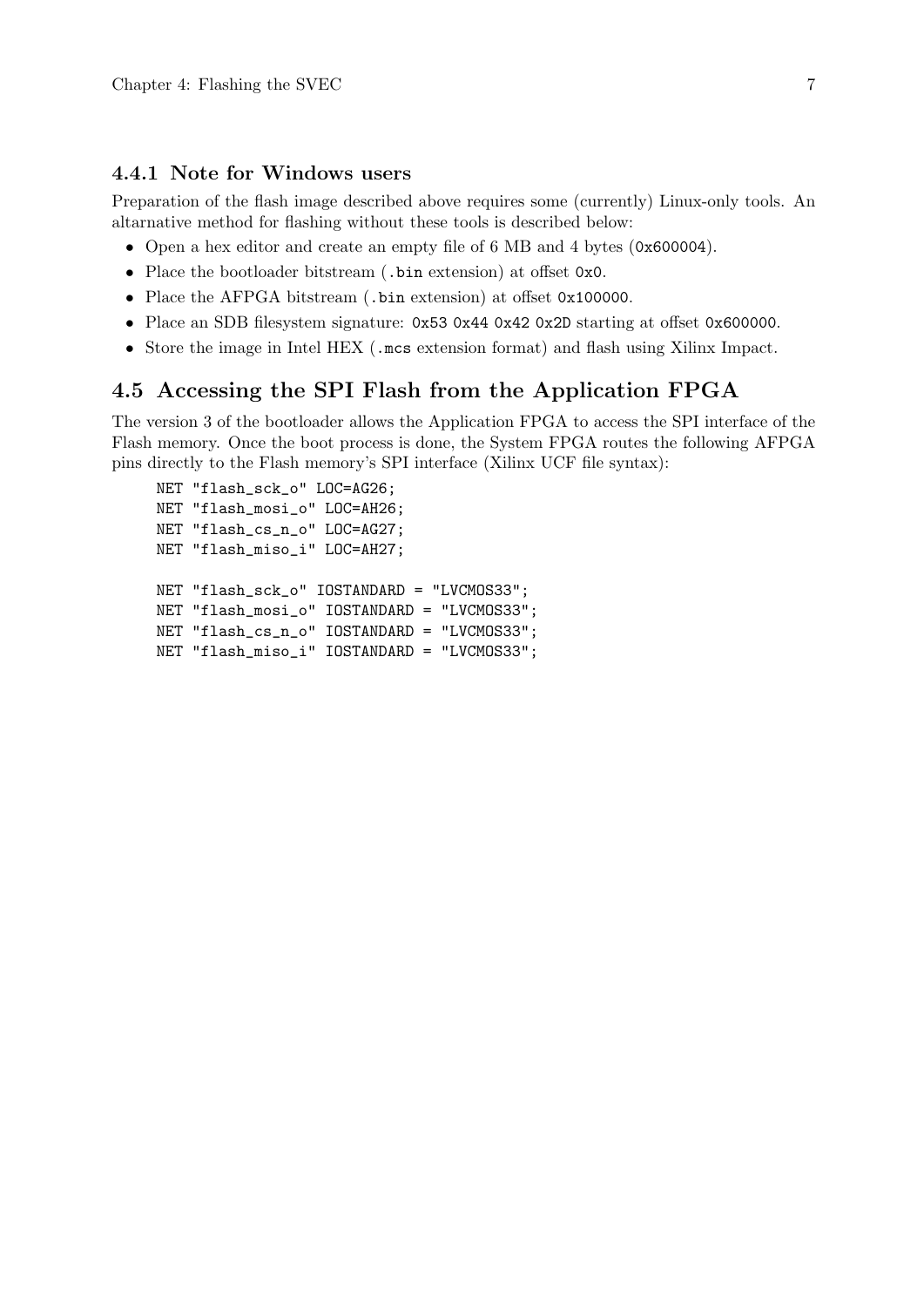## <span id="page-9-0"></span>5 References

- <span id="page-9-2"></span>1. <http://www.micron.com/parts/nor-flash/serial-nor-flash/m25p128-vme6gb> - M25P series SPI Flash memory datasheet
- <span id="page-9-3"></span>2. [https://www.micron.com/-/media/client/global/documents/products/](https://www.micron.com/-/media/client/global/documents/products/data-sheet/nor-flash/serial-nor/mt25q/die-rev-a/mt25q_qlhs_l_128_aba_0.pdf) [data-sheet/nor-flash/serial-nor/mt25q/die-rev-a/mt25q\\_qlhs\\_l\\_128\\_aba\\_0.](https://www.micron.com/-/media/client/global/documents/products/data-sheet/nor-flash/serial-nor/mt25q/die-rev-a/mt25q_qlhs_l_128_aba_0.pdf) [pdf](https://www.micron.com/-/media/client/global/documents/products/data-sheet/nor-flash/serial-nor/mt25q/die-rev-a/mt25q_qlhs_l_128_aba_0.pdf) - MT25QL128ABA series SPI Flash memory datasheet
- <span id="page-9-1"></span>3. <http://www.ohwr.org/projects/svec/repository/> - Git repository containing this document's sources and revision history (doc subdirectory) and bootloading code examples (software/sveclib subdirectory).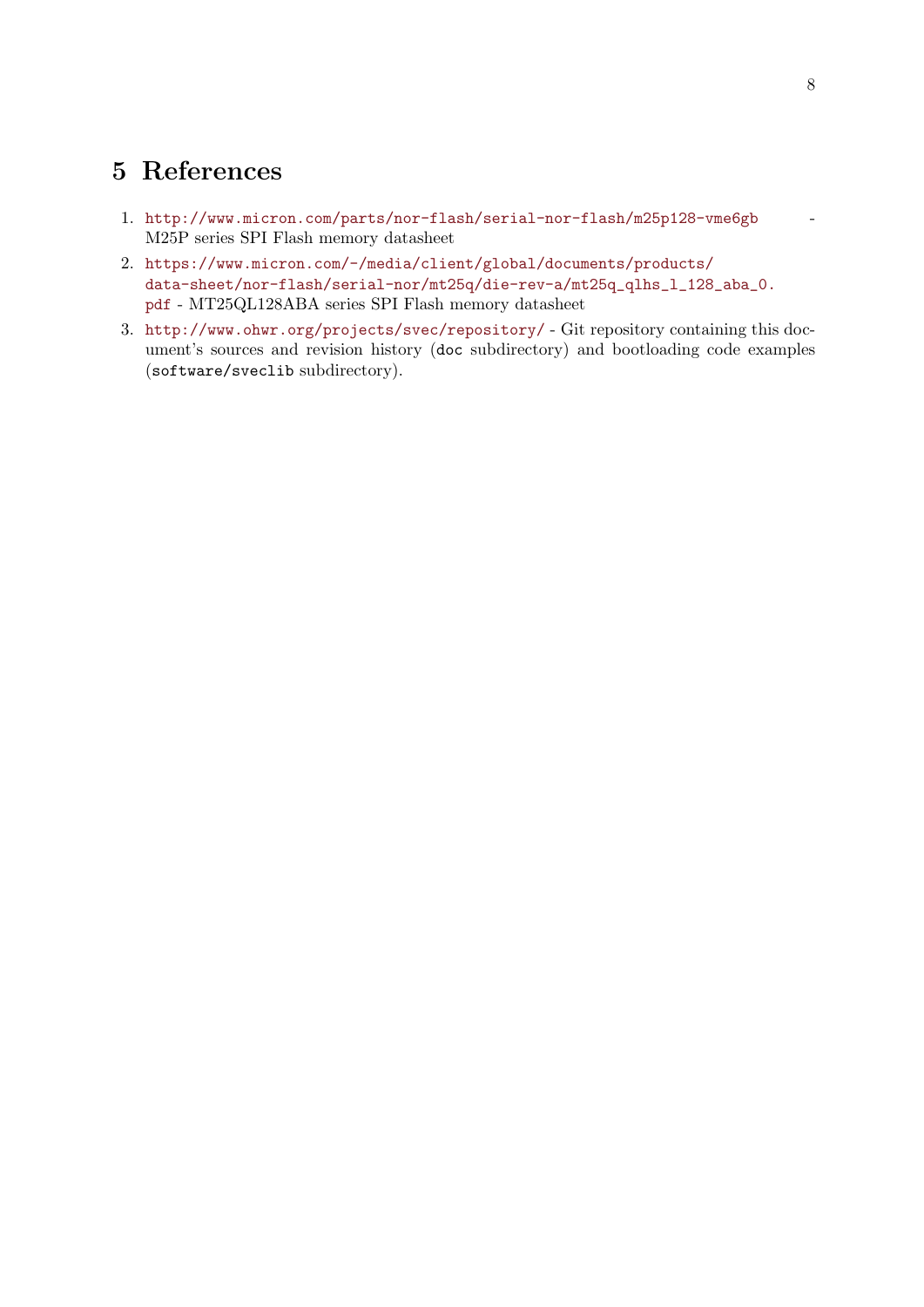# <span id="page-10-0"></span>Appendix A System FPGA register map

Note: All registers are 32 bits-wide. Unaligned accesses, or accesses with data width other than 32 bits are ignored. Bits not specified in tables are not used (writes are ignored, reads return undefined values).

## <span id="page-10-1"></span>A.1 Memory map summary

| <b>Address</b> | Type           | Prefix        | Name                                          |
|----------------|----------------|---------------|-----------------------------------------------|
| 0x0            | REG            | CSR.          | Control/status register                       |
| 0x4            | REG            | <b>BTRIGR</b> | Bootloader Trigger Register                   |
| 0x8            | <b>REG</b>     | FAR           | Flash Access Register                         |
| 0xc            | <b>REG</b>     | IDR           | ID Register                                   |
| 0x10           | <b>FIFOREG</b> | FIFO_RO       | FIFO 'Bitstream FIFO' data input register 0   |
| 0x14           | <b>FIFOREG</b> | FIFO_R1       | FIFO 'Bitstream FIFO' data input register 1   |
| 0x18           | REG            | FIFO_CSR      | FIFO 'Bitstream FIFO' control/status register |

## A.2 CSR - Control/status register

| <b>Bits</b>    | <b>Access</b> | Prefix       | Default | <b>Name</b>          |
|----------------|---------------|--------------|---------|----------------------|
| $\Omega$       | W/O           | <b>START</b> | 0       | Start configuration  |
|                | R/O           | <b>DONE</b>  | Χ       | Configuration done   |
| $\overline{2}$ | R/O           | ERROR        | Χ       | Configuration error  |
| 3              | R/O           | <b>BUSY</b>  | Χ       | Loader busy          |
| 4              | R/W           | MSBF         | 0       | Byte order select    |
| 5              | W/O           | <b>SWRST</b> | 0       | Software resest      |
| 6              | W/O           | EXIT         | 0       | Exit bootloader mode |
| 138            | R/W           | CLKDIV       | 0       | Serial clock divider |
| 2114           | R/O           | VERSION      | χ       | Bootloader version   |

| Field       | Description                                                             |
|-------------|-------------------------------------------------------------------------|
| START       | write 1: starts the configuration process.                              |
|             | write $0:$ no effect                                                    |
| <b>DONE</b> | read 1: the bitstream has been loaded                                   |
|             | read 0: configuration still in progress                                 |
| ERROR       | read 1: an error occured during the configuration (DONE/INIT_B timeout) |
|             | read 0: configuration was successful                                    |
| BUSY        | read 1: the loader is busy (can't start configuration yet)              |
|             | read 0: the loader is ready to re-configure the FPGA                    |
| MSBF        | write 1: MSB first (big endian host)                                    |
|             | write 0: LSB first (little endian host)                                 |
| SWRST       | write 1: resets the loader core                                         |
|             | write $0:$ no effect                                                    |
| EXIT        | write 1: terminate bootloader mode and go passive (VME only)            |
| CLKDIV      | CCLK division ratio. CCLK frequency = $F$ -sysclk $/ 2 / (CLKDIV + 1)$  |

## A.3 BTRIGR - Bootloader Trigger Register

| <b>Bits</b>  | Access Prefix |        | Default Name |                        |
|--------------|---------------|--------|--------------|------------------------|
| $7 \ldots 0$ | W/O           | BTRIGR |              | Trigger Sequence Input |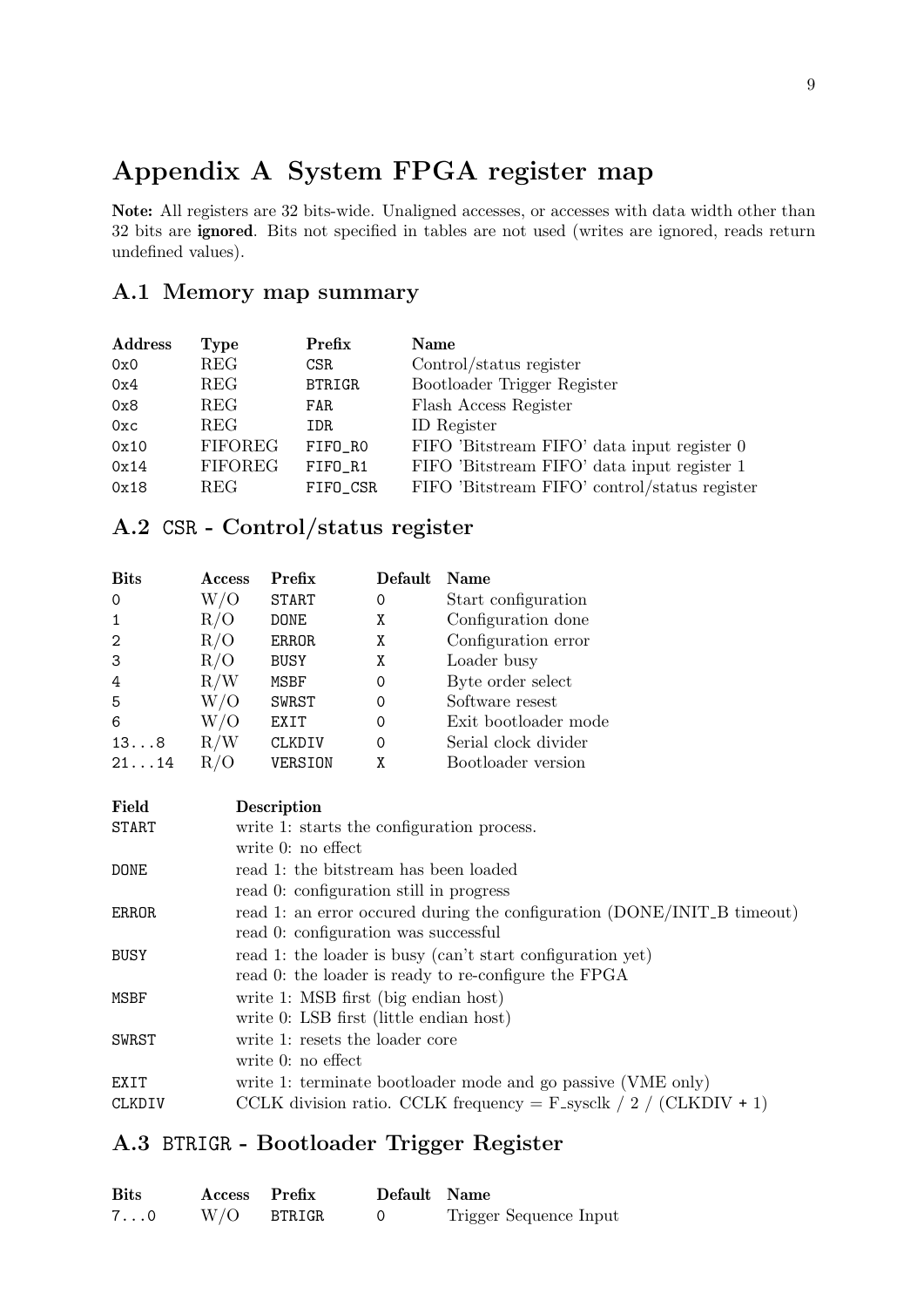<span id="page-11-0"></span>

| Field         | <b>Description</b>                                                          |
|---------------|-----------------------------------------------------------------------------|
| <b>BTRIGR</b> | Write a sequence of 0xde, 0xad, 0xbe, 0xef, 0xca, 0xfe, 0xba, 0xbe to enter |
|               | bootloader mode (VME only)                                                  |

## A.4 FAR - Flash Access Register

Provides direct access to the SPI flash memory containing the bitstream.

| <b>Bits</b>  | Access Prefix |       | Default Name |                           |
|--------------|---------------|-------|--------------|---------------------------|
| $7 \ldots 0$ | R/W           | DATA  | X            | SPI Data                  |
| 8            | R/W           | XFER  | 0            | <b>SPI</b> Start Transfer |
| 9            | R/O           | READY | X            | SPI Ready                 |
| 10           | R/W           | CS.   | 0            | SPI Chip Select           |

| Field | <b>Description</b>                                                                                                                            |
|-------|-----------------------------------------------------------------------------------------------------------------------------------------------|
| DATA  | Data to be written / read to/from the flash SPI controller.                                                                                   |
| XFER  | write 1: initiate an SPI transfer with an 8-bit data word taken from the<br><b>DATAfield</b><br>write $0:$ no effect                          |
| READY | read 1: Core is ready to initiate another transfer. DATA field contains the data<br>read during previous transaction.<br>read 0: core is busy |
| CS    | write 1: Enable target SPI controller<br>write 0: Disable target SPI controller                                                               |

## A.5 IDR - ID Register

| Bits      | Access Prefix |                    | Default Name                                                                                                                                                                                                                                                                                     |                     |
|-----------|---------------|--------------------|--------------------------------------------------------------------------------------------------------------------------------------------------------------------------------------------------------------------------------------------------------------------------------------------------|---------------------|
| $310$ R/O |               | IDR.               | $\mathbf{X}$ and $\mathbf{X}$ and $\mathbf{X}$ and $\mathbf{X}$ are $\mathbf{X}$ and $\mathbf{X}$ and $\mathbf{X}$ are $\mathbf{X}$ and $\mathbf{X}$ are $\mathbf{X}$ and $\mathbf{X}$ are $\mathbf{X}$ and $\mathbf{X}$ are $\mathbf{X}$ and $\mathbf{X}$ are $\mathbf{X}$ and $\mathbf{X}$ are | Identification code |
| Field     |               | <b>Description</b> |                                                                                                                                                                                                                                                                                                  |                     |

#### IDR User-defined identification code (g idr value generic)

## A.6 FIFO\_R0 - FIFO 'Bitstream FIFO' data input register 0

| <b>Bits</b>  | Access Prefix |       | Default Name |            |
|--------------|---------------|-------|--------------|------------|
| $1 \ldots 0$ | $W/O$ XSIZE   |       | $\bigcap$    | Entry size |
| 2            | W/O           | XLAST | $\Omega$     | Last xfer  |

| Field | Description                                                          |
|-------|----------------------------------------------------------------------|
| XSIZE | Number of bytes to send $(0 = 1$ byte $\ldots$ 3 = full 32-bit word) |
| XLAST | write 1: indicates the last word to be written to the FPGA           |

## A.7 FIFO\_R1 - FIFO 'Bitstream FIFO' data input register 1

| <b>Bits</b>   | Access Prefix |       | Default Name |      |
|---------------|---------------|-------|--------------|------|
| $31 \ldots 0$ | W/O           | XDATA | - 0          | Data |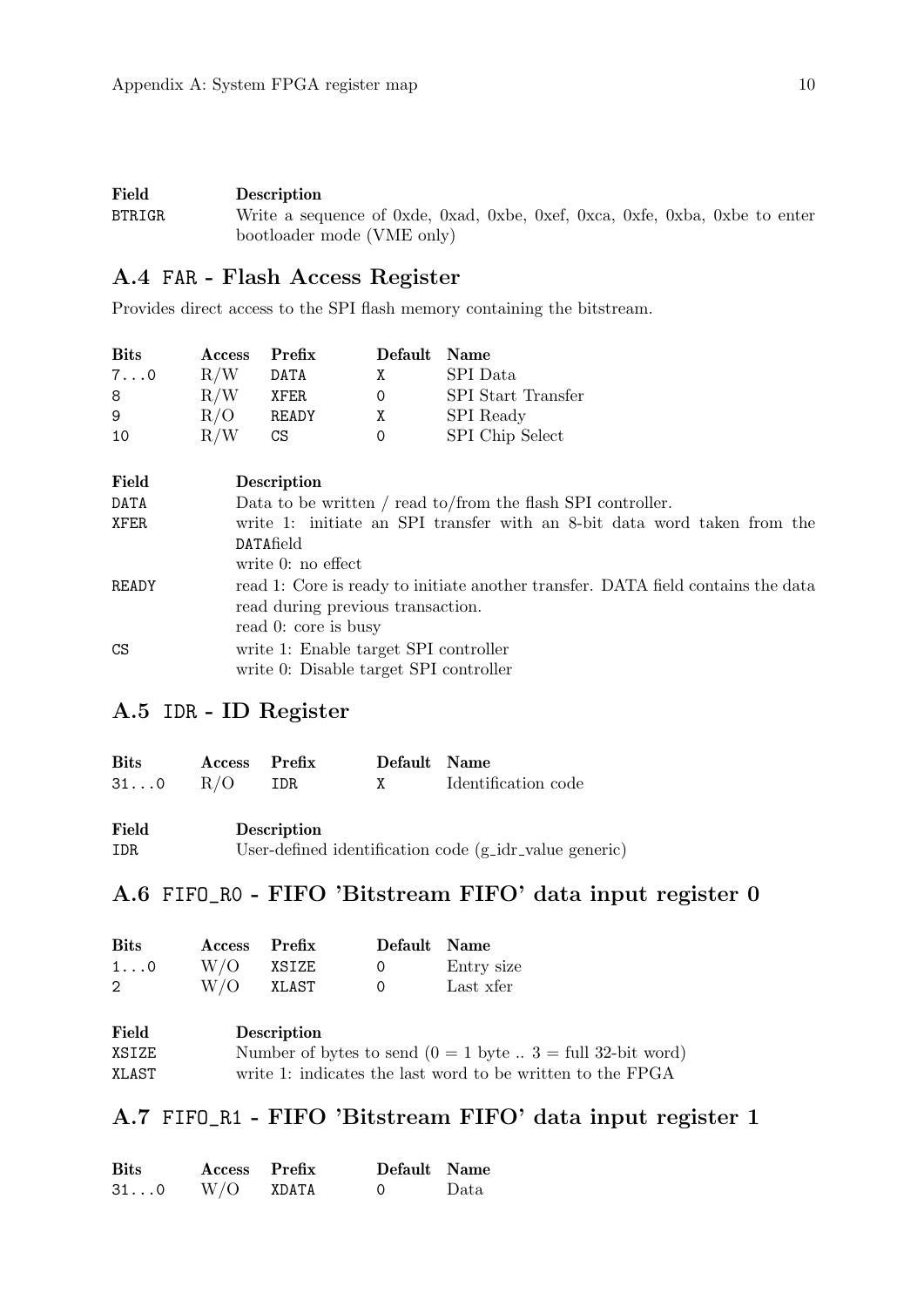<span id="page-12-0"></span>

| Field | Description                       |
|-------|-----------------------------------|
| XDATA | Subsequent words of the bitstream |

## A.8 FIFO\_CSR - FIFO 'Bitstream FIFO' control/status register

| <b>Bits</b>  | Access                            | Prefix                               | Default | <b>Name</b>     |  |
|--------------|-----------------------------------|--------------------------------------|---------|-----------------|--|
| 16           | R/O                               | <b>FULL</b>                          | Χ       | FIFO full flag  |  |
| 17           | R/O                               | <b>EMPTY</b>                         | Χ       | FIFO empty flag |  |
| 18           | W/O                               | CLEAR_BUS                            | 0       | FIFO clear      |  |
| $7 \ldots 0$ | R/O                               | <b>USEDW</b>                         | X       | FIFO counter    |  |
|              |                                   |                                      |         |                 |  |
| Field        |                                   | Description                          |         |                 |  |
| full         | 1: FIFO 'Bitstream FIFO' is full  |                                      |         |                 |  |
|              | $0:$ FIFO is not full             |                                      |         |                 |  |
| empty        | 1: FIFO 'Bitstream FIFO' is empty |                                      |         |                 |  |
|              |                                   | $0:$ FIFO is not empty               |         |                 |  |
| clear_bus    |                                   | write 1: clears FIFO 'Bitstream FIFO |         |                 |  |
|              |                                   | write 0: no effect                   |         |                 |  |

# Appendix B Golden Core register map

Note: All registers are 32 bits-wide. Unaligned accesses, or accesses with data width other than 32 bits are ignored. Bits not specified in tables are not used (writes are ignored, reads return undefined values).

usedw Number of data records currently being stored in FIFO 'Bitstream FIFO'

## B.1 Memory map summary

| <b>Address</b> | Type       | Prefix                         | <b>Name</b>                               |
|----------------|------------|--------------------------------|-------------------------------------------|
| 0x0            | REG        | CSR.                           | Control/Status reg                        |
| 0x4            | <b>REG</b> | I <sub>2</sub> CRO             | I2C bitbanged IO register for mezzanine 0 |
| 0x8            | <b>REG</b> | I2CR1                          | I2C bitbanged IO register for mezzanine 1 |
| 0xc            | <b>REG</b> | I <sub>2</sub> CR <sub>2</sub> | I2C bitbanged IO register for mezzanine 2 |
| 0x10           | <b>REG</b> | I <sub>2</sub> CR <sub>3</sub> | I2C bitbanged IO register for mezzanine 3 |

## B.2 CSR - Control/Status reg

| <b>Bits</b>  | Access Prefix |                            | Default Name |                          |
|--------------|---------------|----------------------------|--------------|--------------------------|
| $3 \ldots 0$ | R/O           | $\mathtt{SLOT}_-$<br>COUNT | $\mathbf{X}$ | Number of FMC slots      |
| $7 \ldots 4$ | R/O           | FMC<br>PRESENT             | X            | FMC presence line status |

| Field       | <b>Description</b>                                                                        |
|-------------|-------------------------------------------------------------------------------------------|
| SLOT COUNT  | Number of FMC slots provided by this carrier                                              |
| FMC_PRESENT | State of presence lines in the respective slots $(1 = \text{mezzanine inserted})$ . Bit N |
|             | $=$ mezzanine $(N+1)$ .                                                                   |